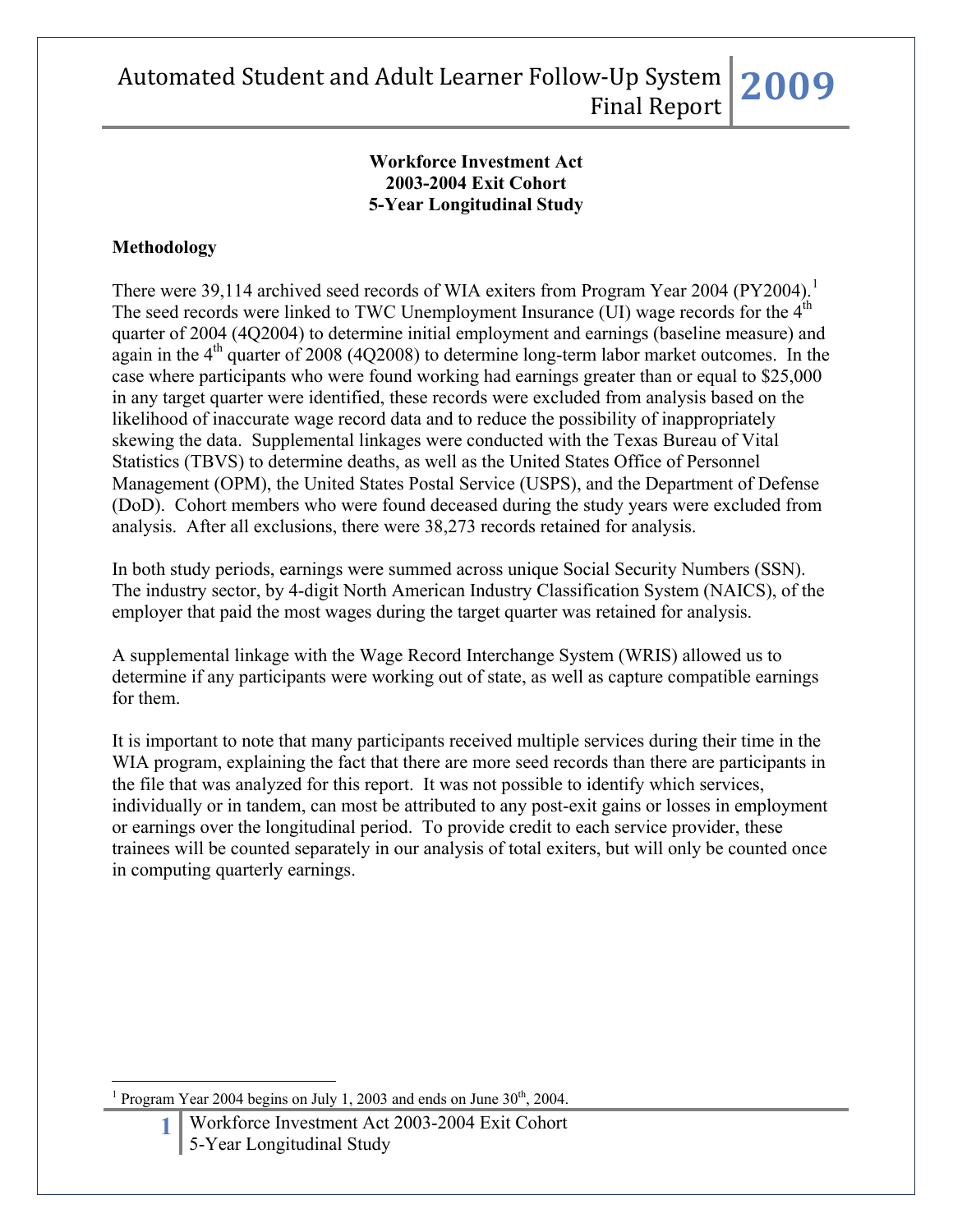#### **Results**

Excluding Unknowns, Table 1 shows female participants having the highest employment in 4Q2004 at 70.1 percent. Males had the highest median quarterly earnings in 4Q2004 at \$5,338. Overall employment for the cohort was 68.4 percent in 4Q2004 with median quarterly earnings of \$4,656.

Males and Females both experienced a higher percentage of individuals employed in 4Q2008 than they had in 4Q2004. Female participants still had the highest employment percentage overall with 72.0 percent, and males again posted the highest median quarterly earnings in 4Q2008 with \$7,342. The cohort had an employment rate of 71.4 percent with median quarterly earnings of \$6,230 at the five-year mark.

| All Working in 4Q2004 |        |         |         |                 |  |  |
|-----------------------|--------|---------|---------|-----------------|--|--|
|                       |        | N       | %       | <b>Median</b>   |  |  |
| Gender                | N      | Working | Working | <b>Earnings</b> |  |  |
| Unknown               | 127    | 110     | 86.6    | \$4,840         |  |  |
| Male                  | 15,593 | 10,244  | 65.7    | \$5,338         |  |  |
| Female                | 22,553 | 15,809  | 70.1    | \$4,285         |  |  |
| <b>Total</b>          | 38,273 | 26,163  | 68.4    | \$4,656         |  |  |
| All Working in 4Q2008 |        |         |         |                 |  |  |
|                       |        |         |         |                 |  |  |
|                       |        | N       | %       | <b>Median</b>   |  |  |
| Gender                | N      | Working | Working | <b>Earnings</b> |  |  |
| Unknown               | 127    | 105     | 82.7    | \$6,252         |  |  |
| Male                  | 15,593 | 10,983  | 70.4    | \$7,342         |  |  |
| Female                | 22,553 | 16,240  | 72.0    | \$5,654         |  |  |

### **Table 1. Employment and Earnings by Gender**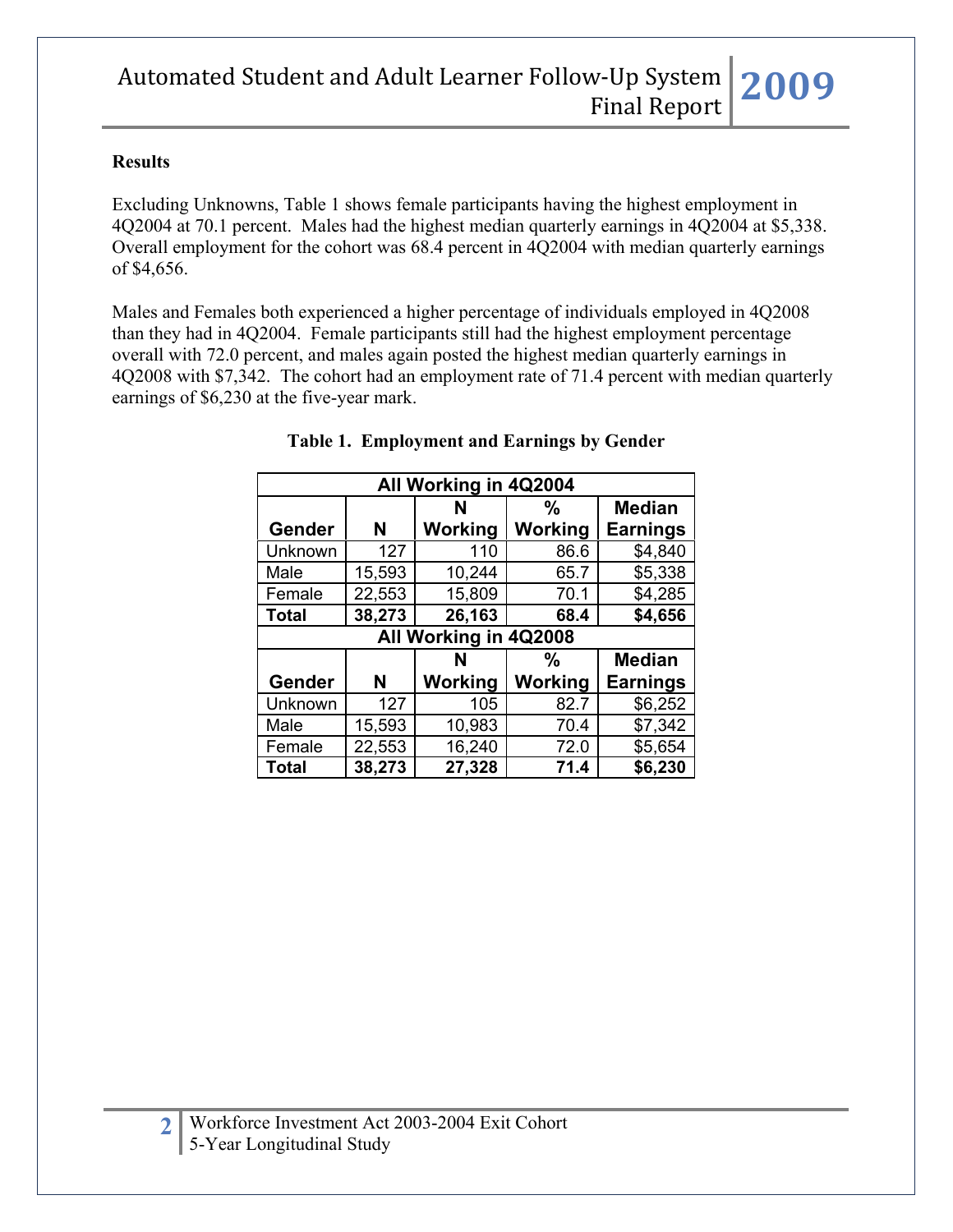Table 2 shows employment and earnings across both target quarters by ethnicity. Hawaiian Native or Pacific Islanders had the highest employment in 2004 with 87.2 percent of participants employed, followed by Unknowns with 83.5 percent employment. Whites had the highest median quarterly earnings in 4Q2004 excluding unknowns with \$6,247.

Hawaiian Native or Pacific Islanders, excluding unknowns, had the highest employment rate in 4Q2008 at 76.9 percent, while Asians the highest median quarterly earnings in 4Q2008 at \$8,732. Whites had the second-highest median quarterly earnings with \$8,530.

| All Working in 4Q2004 |        |         |               |                 |  |  |  |
|-----------------------|--------|---------|---------------|-----------------|--|--|--|
|                       |        | N       | $\frac{0}{0}$ | <b>Median</b>   |  |  |  |
| <b>Ethnicity</b>      | N      | Working | Working       | <b>Earnings</b> |  |  |  |
| Hawaiian Native or    |        |         |               |                 |  |  |  |
| Pacific Islander      | 39     | 34      | 87.2          | \$5,770         |  |  |  |
| American Indian       | 126    | 85      | 67.5          | \$4,805         |  |  |  |
| Asian                 | 388    | 289     | 74.5          | \$6,091         |  |  |  |
| Unknown               | 2,074  | 1,731   | 83.5          | \$7,471         |  |  |  |
| <b>Black</b>          | 9,454  | 5,620   | 59.5          | \$3,812         |  |  |  |
| White                 | 10,286 | 7,678   | 74.7          | \$6,247         |  |  |  |
| Hispanic              | 15,906 | 10,726  | 67.4          | \$3,862         |  |  |  |
| <b>Total</b>          | 38,273 | 26,163  | 68.4          | \$4,656         |  |  |  |
| All Working in 4Q2008 |        |         |               |                 |  |  |  |
|                       |        | N       | $\frac{0}{0}$ | <b>Median</b>   |  |  |  |
| <b>Ethnicity</b>      | N      | Working | Working       | Earnings        |  |  |  |
| Hawaiian Native or    |        |         |               |                 |  |  |  |
| Pacific Islander      | 39     | 30      | 76.9          | \$7,717         |  |  |  |
|                       |        |         |               |                 |  |  |  |
| American Indian       | 126    | 77      | 61.1          | \$6,623         |  |  |  |
| Asian                 | 388    | 278     | 71.7          | \$8,732         |  |  |  |
| Unknown               | 2,074  | 1,660   | 80.0          | \$8,750         |  |  |  |
| <b>Black</b>          | 9,454  | 6,529   | 69.1          | \$5,256         |  |  |  |
| White                 | 10,286 | 7,346   | 71.4          | \$8,530         |  |  |  |
| Hispanic              | 15,906 | 11,408  | 71.7          | \$5,353         |  |  |  |

### **Table 2. Employment and Earnings by Ethnicity**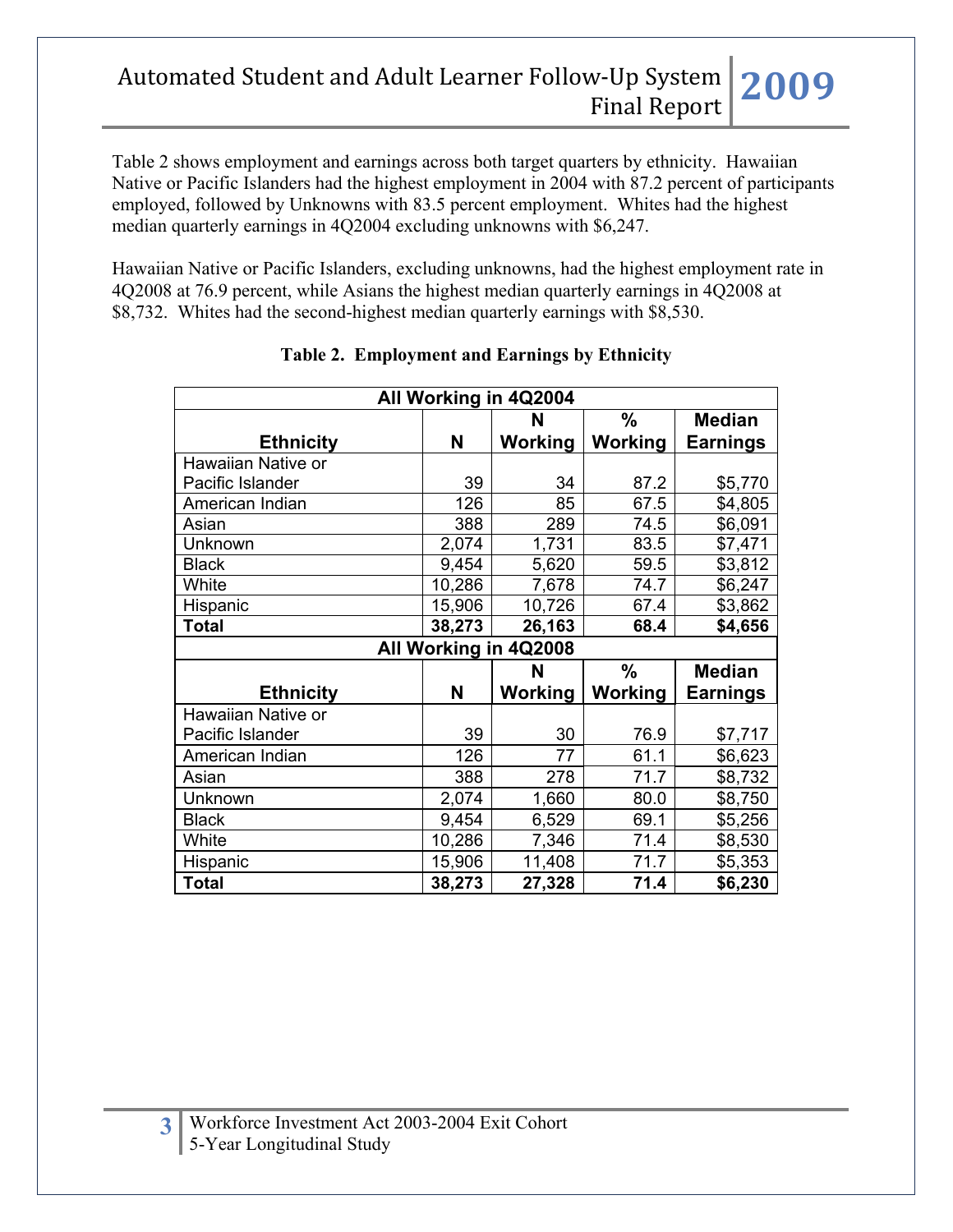Table 3 shows that WIA participants receiving Adult grants had the highest employment in 4Q2004 at 77.9 percent, followed by Dislocated grant recipients at 77.2 percent employed. Dislocated grant recipients also had the highest median quarterly earnings in 4Q2004 with \$5,392, excluding unknowns.

Excluding unknowns, Dislocated grant recipients also had the highest employment in 4Q2008 with 73.3 percent employed, followed by Adult grant recipients with 72.6 percent employment. Dislocated grant recipients also had the highest median quarterly earnings in 4Q2008 with \$7,284.

| All Working in 4Q2004 |                                     |                |                |                 |  |  |  |  |
|-----------------------|-------------------------------------|----------------|----------------|-----------------|--|--|--|--|
|                       | $\frac{0}{0}$<br><b>Median</b><br>N |                |                |                 |  |  |  |  |
| <b>Grant Type</b>     | N                                   | <b>Working</b> | Working        | <b>Earnings</b> |  |  |  |  |
| Unknown               | 2,184                               | 1,554          | 71.2           | \$7,991         |  |  |  |  |
| <b>Dislocated</b>     | 9,758                               | 7,529          | 77.2           | \$5,392         |  |  |  |  |
| Youth                 | 10,563                              | 4,794          | 45.4           | \$1,892         |  |  |  |  |
| Adult                 | 15,768                              | 12,286         | 77.9           | \$5,065         |  |  |  |  |
| <b>Total</b>          | 38,273                              | 26,163         | 68.4           | \$4,656         |  |  |  |  |
| All Working in 4Q2008 |                                     |                |                |                 |  |  |  |  |
|                       |                                     |                |                |                 |  |  |  |  |
|                       |                                     | N              | $\frac{0}{0}$  | <b>Median</b>   |  |  |  |  |
| <b>Grant Type</b>     | N                                   | Working        | <b>Working</b> | <b>Earnings</b> |  |  |  |  |
| Unknown               | 2,184                               | 1,819          | 83.3           | \$9,231         |  |  |  |  |
| <b>Dislocated</b>     | 9,758                               | 7,157          | 73.3           | \$7,284         |  |  |  |  |
| Youth                 | 10,563                              | 6,902          | 65.3           | \$3,860         |  |  |  |  |
| Adult                 | 15,768                              | 11,450         | 72.6           | \$6,991         |  |  |  |  |

### **Table 3. Employment and Earnings by Grant Type**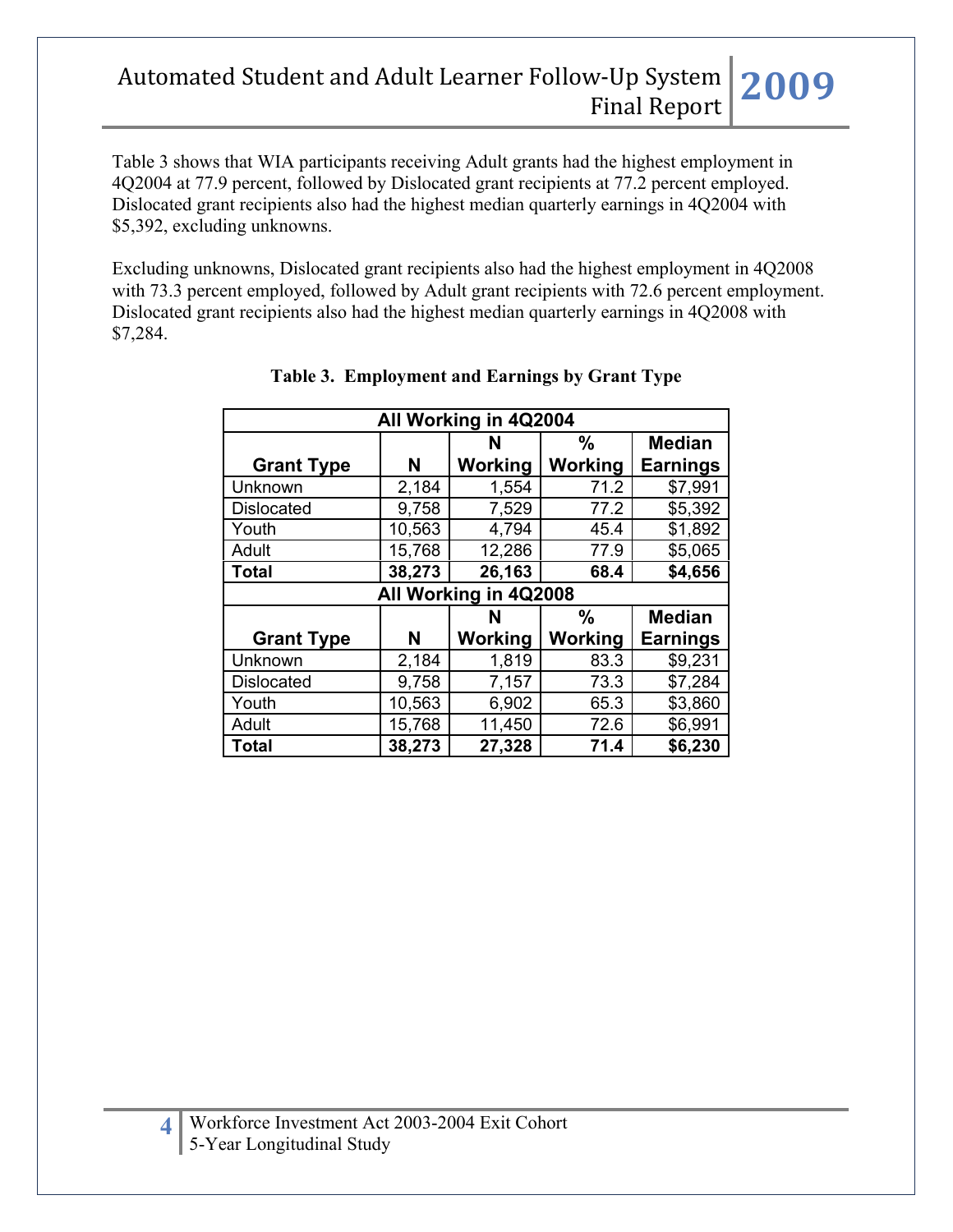Table 4 shows employment and earnings by local workforce development area (LWDA). The Texoma LWDA had the highest employment in 4Q2004 at 91.4 percent, followed most closely by Golden Crescent LWDA with 86.6 percent employed in 2004. Texoma LWDA also had the highest median quarterly earnings in 4Q2004 at \$9,024 followed by Golden Crescent LWDA with earnings of \$7,680. Texoma LWDA had the highest employment in 4Q2008 with 85.4 percent employed and the highest median quarterly earnings with \$10,947.

|                         |                           | All Working in 4Q2004 |         |                 | All Working in 4Q2008 |             |         |                 |
|-------------------------|---------------------------|-----------------------|---------|-----------------|-----------------------|-------------|---------|-----------------|
|                         |                           | N                     | $\%$    | <b>Median</b>   |                       | $\mathbf N$ | %       | <b>Median</b>   |
| <b>LWDA</b>             | $\boldsymbol{\mathsf{N}}$ | Working               | Working | <b>Earnings</b> | N                     | Working     | Working | <b>Earnings</b> |
| Alamo                   | 2,717                     | 1,745                 | 64.2    | \$4,518         | 2,717                 | 1,835       | 67.5    | \$5,803         |
| <b>Brazos Valley</b>    | 221                       | 137                   | 62.0    | \$2,951         | 221                   | 147         | 66.5    | \$5,157         |
| <b>Cameron County</b>   | 1,362                     | 875                   | 64.2    | \$3,310         | 1,362                 | 996         | 73.1    | \$4,661         |
| Capital Area            | 460                       | 329                   | 71.5    | \$5,499         | 460                   | 306         | 66.5    | \$6,743         |
| <b>Central Texas</b>    | 417                       | 251                   | 60.2    | \$3,812         | 417                   | 287         | 68.8    | \$5,087         |
| <b>Coastal Bend</b>     | 1,309                     | 972                   | 74.3    | \$4,964         | 1,309                 | 950         | 72.6    | \$7,181         |
| Concho Valley           | 79                        | 55                    | 69.6    | \$3,383         | 79                    | 58          | 73.4    | \$5,611         |
| Dallas                  | 3,288                     | 1,845                 | 56.1    | \$5,627         | 3,288                 | 2,180       | 66.3    | \$6,199         |
| Deep East Texas         | 935                       | 676                   | 72.3    | \$4,796         | 935                   | 665         | 71.1    | \$6,471         |
| East Texas              | 1,750                     | 1,105                 | 63.1    | \$6,000         | 1,750                 | 1,349       | 77.1    | \$7,284         |
| <b>Golden Crescent</b>  | 500                       | 433                   | 86.6    | \$7,680         | 500                   | 421         | 84.2    | \$10,519        |
| <b>Gulf Coast</b>       | 9,229                     | 6,700                 | 72.6    | \$5,225         | 9,229                 | 6,619       | 71.7    | \$7,479         |
| <b>Heart of Texas</b>   | 387                       | 249                   | 64.3    | \$4,986         | 387                   | 285         | 73.6    | \$6,667         |
| Lower Rio Grande        |                           |                       |         |                 |                       |             |         |                 |
| Valley                  | 2,391                     | 1,563                 | 65.4    | \$3,098         | 2,391                 | 1,697       | 71.0    | \$4,591         |
| Middle Rio Grande       | 891                       | 410                   | 46.0    | \$2,437         | 891                   | 671         | 75.3    | \$4,319         |
| North Central           | 1,075                     | 844                   | 78.5    | \$5,428         | 1,075                 | 806         | 75.0    | \$7,256         |
| North East Texas        | 1,152                     | 880                   | 76.4    | \$6,254         | 1,152                 | 852         | 74.0    | \$7,498         |
| North Texas             | 380                       | 262                   | 69.0    | \$4,792         | 380                   | 272         | 71.6    | \$6,521         |
| Panhandle               | 157                       | 129                   | 82.2    | \$6,093         | 157                   | 118         | 75.2    | \$8,781         |
| Permian Basin           | 345                       | 274                   | 79.4    | \$4,697         | 345                   | 268         | 77.7    | \$7,480         |
| <b>Rural Capital</b>    | 271                       | 214                   | 79.0    | \$6,825         | 271                   | 198         | 73.1    | \$8,371         |
| South East Texas        | 751                       | 385                   | 51.3    | \$4,024         | 751                   | 498         | 66.3    | \$4,808         |
| South Plains            | 970                       | 807                   | 83.2    | \$5,640         | 970                   | 797         | 82.2    | \$7,470         |
| South Texas             | 774                       | 627                   | 81.0    | \$4,252         | 774                   | 621         | 80.2    | \$5,385         |
| <b>Tarrant County</b>   | 1,009                     | 686                   | 68.0    | \$4,258         | 1,009                 | 711         | 70.5    | \$6,189         |
| Texoma                  | 451                       | 412                   | 91.4    | \$9,024         | 451                   | 385         | 85.4    | \$10,947        |
| Unknown                 | 1,804                     | 1,191                 | 66.0    | \$4,043         | 1,804                 | 1,209       | 67.0    | \$5,504         |
| <b>Upper Rio Grande</b> | 2,762                     | 1,837                 | 66.5    | \$3,398         | 2,762                 | 1,830       | 66.3    | \$4,488         |
| <b>West Central</b>     | 436                       | 270                   | 61.9    | \$3,645         | 436                   | 297         | 68.1    | \$5,188         |
| <b>Total</b>            | 38,273                    | 26,163                | 68.4    | \$4,656         | 38,273                | 27,328      | 71.4    | \$6,230         |

### **Table 4. Employment and Earnings by LWDA**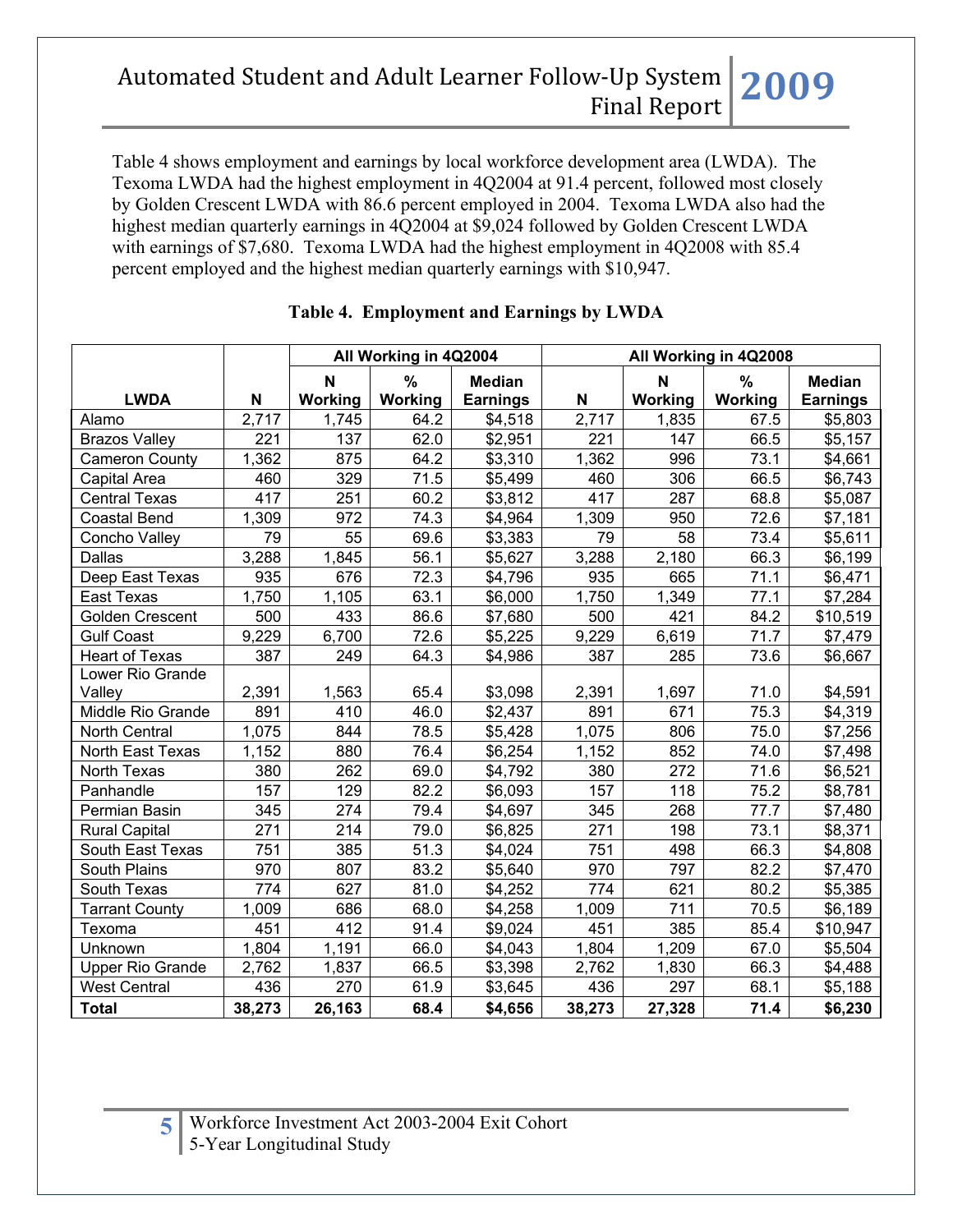For exit cohort members employed in 4Q2004, the Employment Services sector was the largest industry of employment (Table 5). Employment Services usually include temporary employment agencies that many employers use to find workers to try out first before hiring permanently. Employers also use Temporary Employment Agencies to augment staff during high demand periods without being saddled with paying benefits for permanent staff. Participants working in the General Medical and Surgical Hospitals industry had the highest median quarterly earnings at \$8,454.

|                                                      | N       | <b>Median</b>   | <b>NAICS</b> |
|------------------------------------------------------|---------|-----------------|--------------|
| <b>Industry Sector</b>                               | Working | <b>Earnings</b> | Code         |
| <b>Employment Services</b>                           | 1,867   | \$3,601         | 5613         |
| <b>General Medical and Surgical Hospitals</b>        | 1,696   | \$8,454         | 6221         |
| <b>Elementary and Secondary Schools</b>              | 1,686   | \$4,449         | 6111         |
| <b>Limited-Service Eating Places</b>                 | 1,249   | \$1,450         | 7222         |
| Home Health Care Services                            | 754     | \$2,520         | 6216         |
| <b>Nursing Care Facilities</b>                       | 679     | \$3,909         | 6231         |
| <b>Offices of Physicians</b>                         | 588     | \$5,225         | 6211         |
| <b>Other General Merchandise Stores</b>              | 587     | \$3,327         | 4529         |
| Executive, Legislative, and Other General Government |         |                 |              |
| Support                                              | 575     | \$6,245         | 9211         |
| <b>Grocery Stores</b>                                | 485     | \$2,147         | 4451         |

### **Table 5. Top 10 Industries of Employment by 4-Digit NAICS at 4Q2004**

Elementary and Secondary Schools was the most common industry of employment for WIA exiters employed in 4Q2008 (see Table 6). Participants working in the General Medical and Surgical Hospitals industry had the highest median quarterly earnings, this time at \$10,358.

#### **Table 6. Top 10 Industries of Employment by 4-Digit NAICS at 4Q2008**

|                                                              | N       | <b>Median</b>   | <b>NAICS</b> |
|--------------------------------------------------------------|---------|-----------------|--------------|
| <b>Industry Sector</b>                                       | Working | <b>Earnings</b> | Code         |
| <b>Elementary and Secondary Schools</b>                      | 1,843   | \$5,689         | 6111         |
| <b>Employment Services</b>                                   | 1,555   | \$4,284         | 5613         |
| <b>General Medical and Surgical Hospitals</b>                | 1,462   | \$10,358        | 6221         |
| Home Health Care Services                                    | 888     | \$3,535         | 6216         |
| <b>Limited-Service Eating Places</b>                         | 776     | \$2,488         | 7222         |
| Executive, Legislative, and Other General Government Support | 724     | \$7,899         | 9211         |
| <b>Other General Merchandise Stores</b>                      | 683     | \$4,220         | 4529         |
| <b>Nursing Care Facilities</b>                               | 650     | \$5,346         | 6231         |
| <b>Offices of Physicians</b>                                 | 626     | \$6,674         | 6211         |
| <b>Business Support Services</b>                             | 462     | \$4,507         | 5614         |